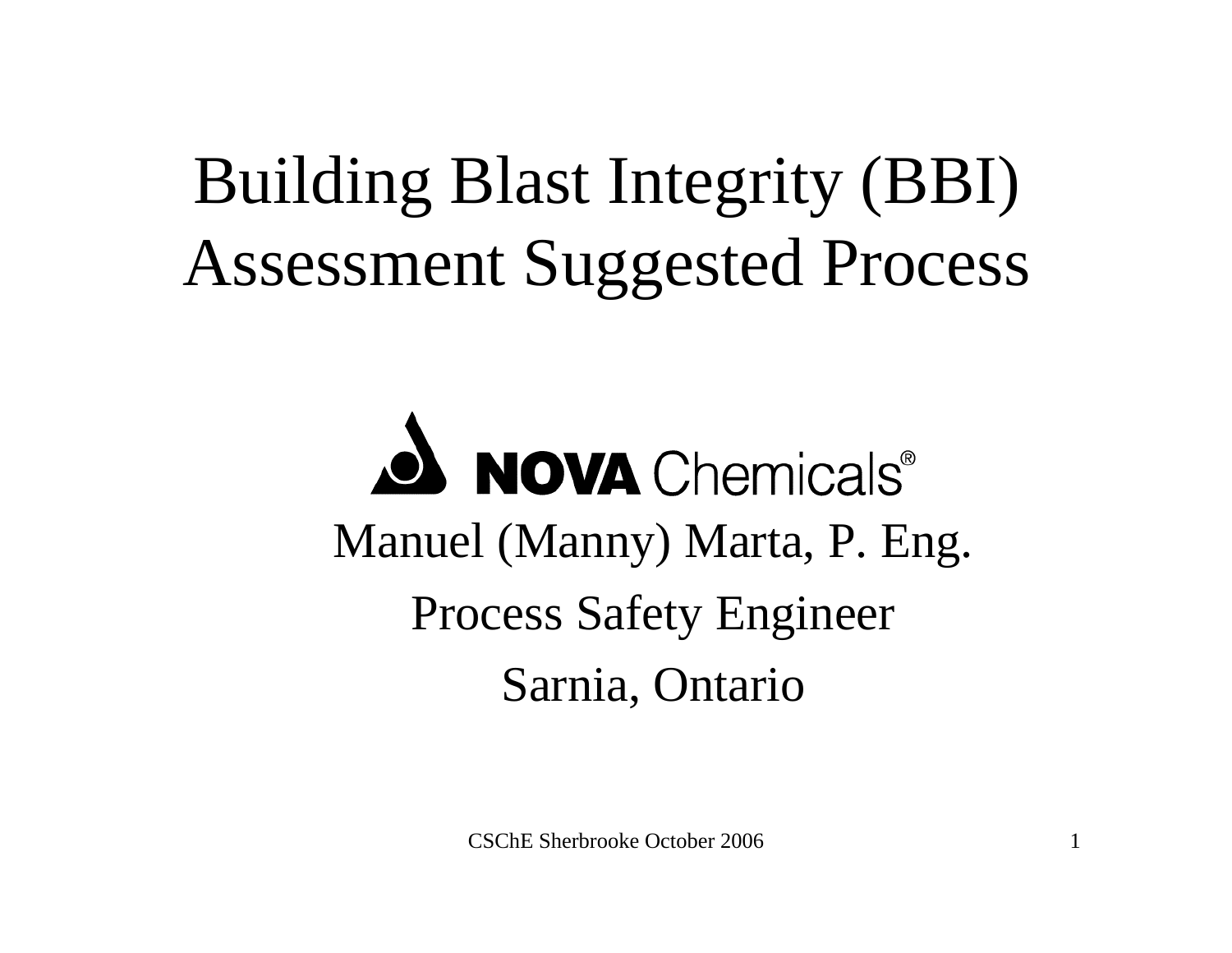# Acknowledgements

- Dr. Jan Windhorst
	- Corporate Explosion Specialist
- Mr. Jim Waque
	- Project Manager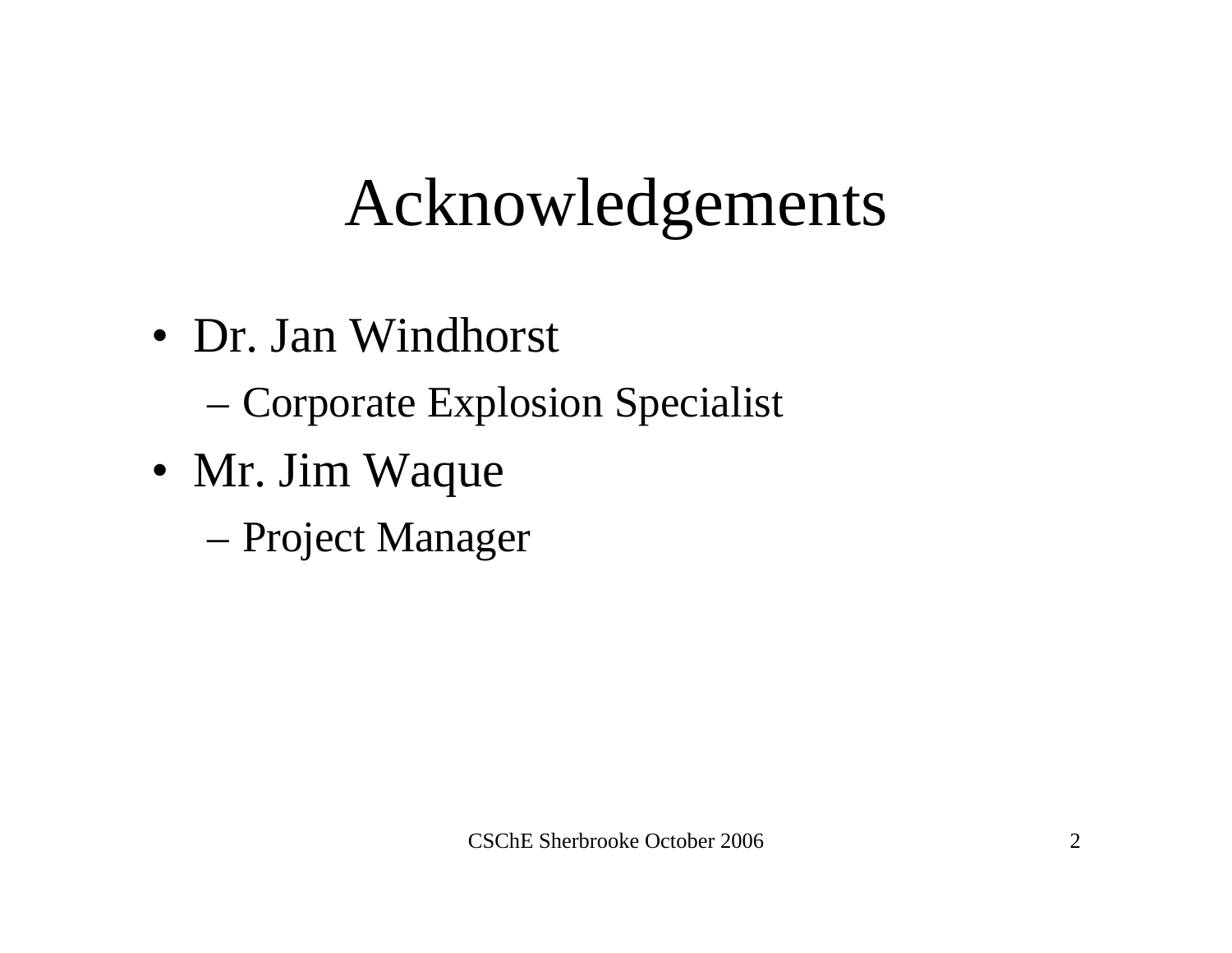# Clarification

### This information reflects current status of a process that is still under development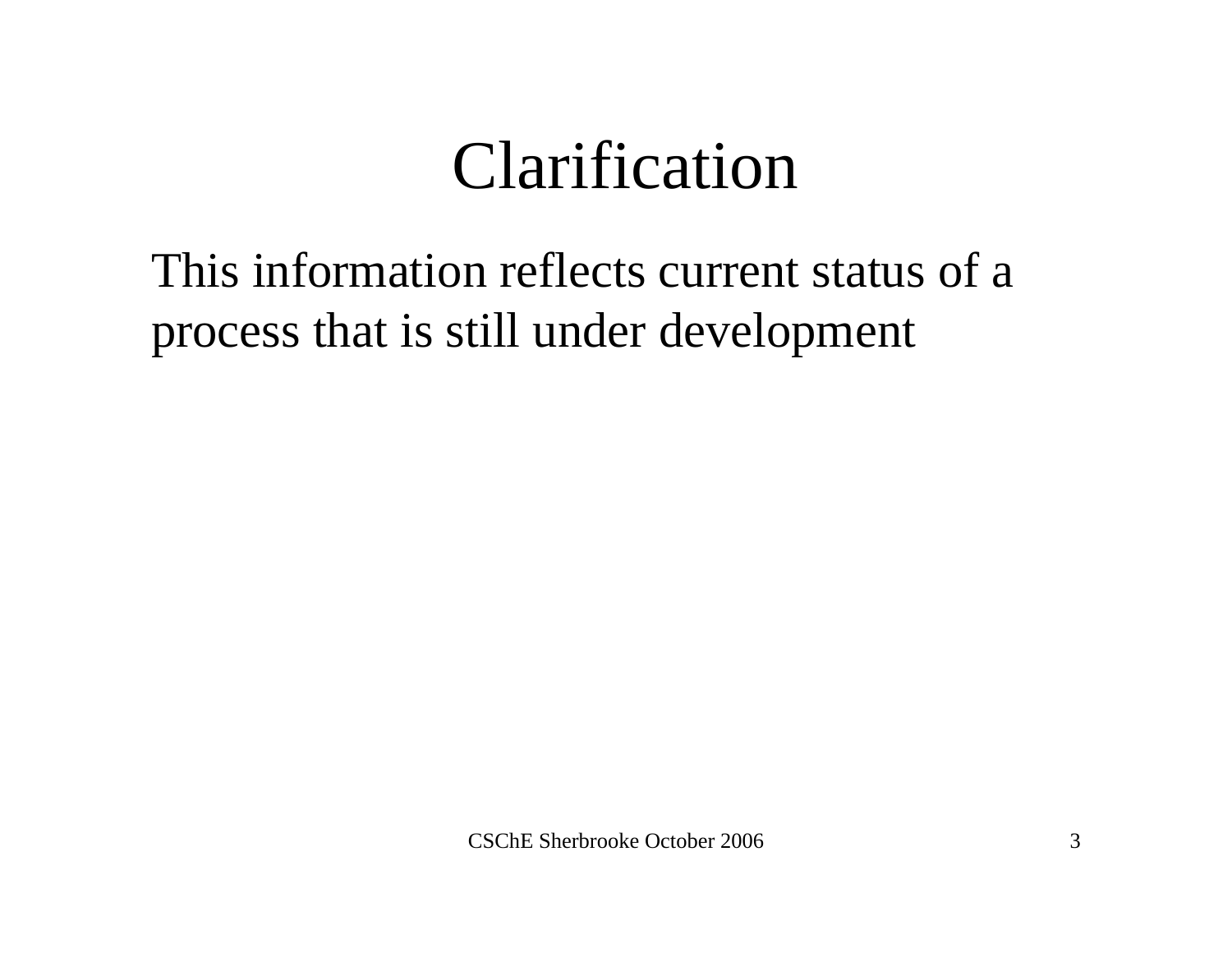# Purpose of Presentation

- Provide example of a suggested process
- Explain past experience required use of Computational Fluid Dynamics to rationalize anomalies that could not be explained using simpler methods
- Discussion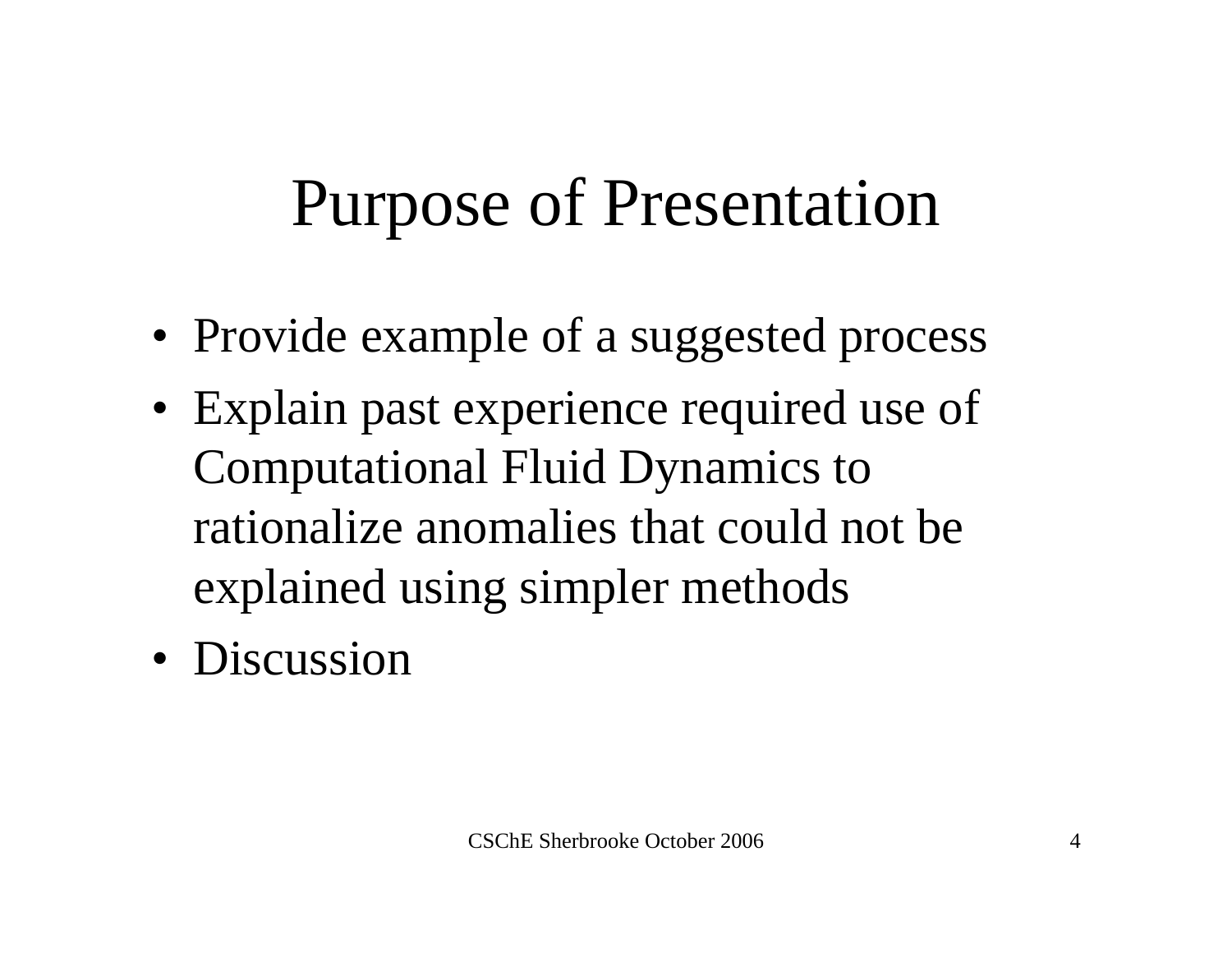### Purpose of This BBI Assessment Process

- To analyze explosions at petrochemical/ plastics manufacturing facilities
- To understand effects of these explosions on occupied buildings
- To identify protection options, where required
- To explain possible additional analyses to help make final decisions.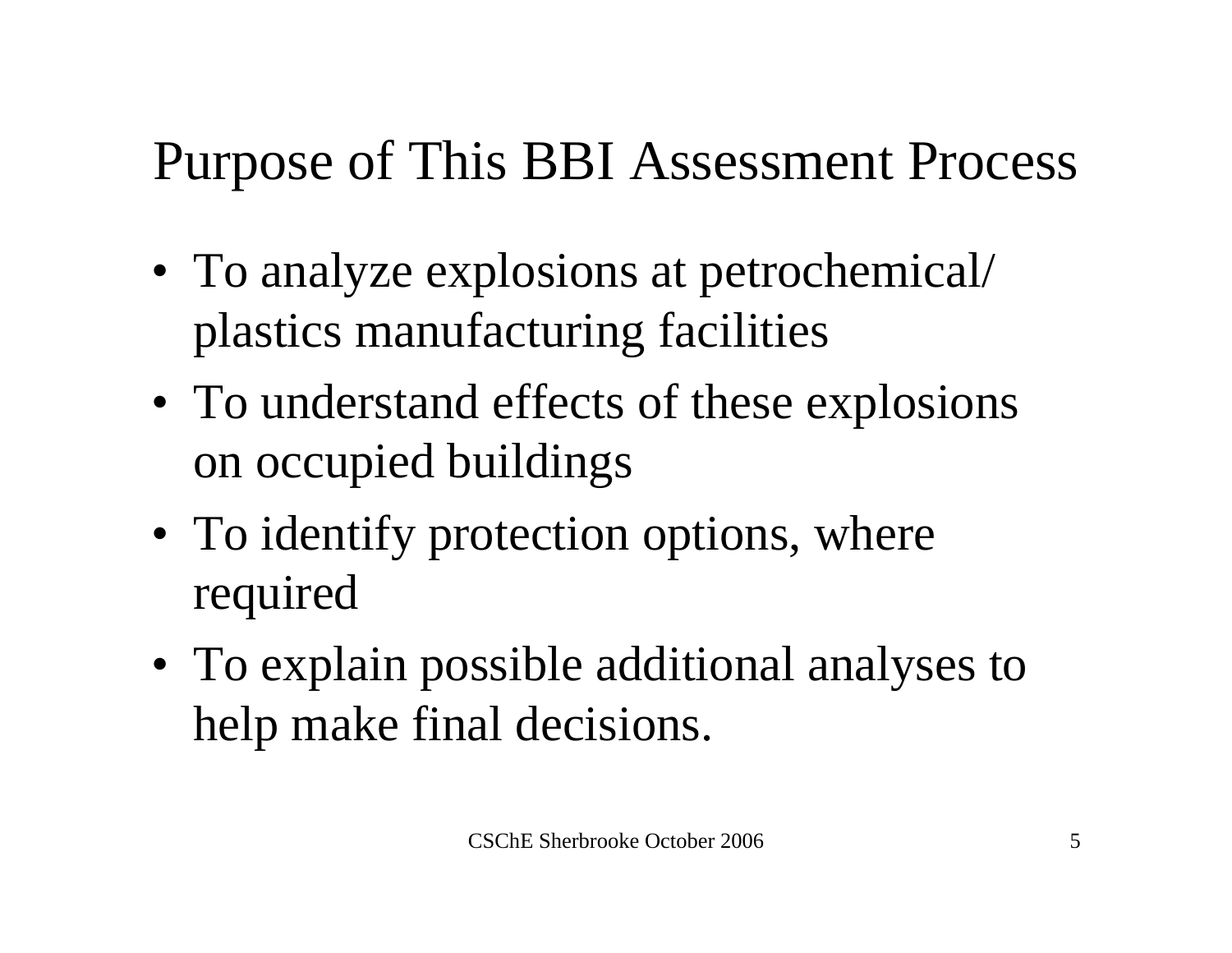# Get the Right People Involved to Manage the Issue & Do the Analyses

- Lack of training/ experience leads to:
	- misunderstandings/ misconceptions about specific conditions required for explosions to occur
	- not being aware of all inputs required to properly analyze/ assess effects on buildings
- Recognize explosion/ building response analysis requires
	- Internal resources possessing specialized knowledge if available
	- External resources possessing knowledge of detail work required (Special Consultants)
- Message: Don't do it alone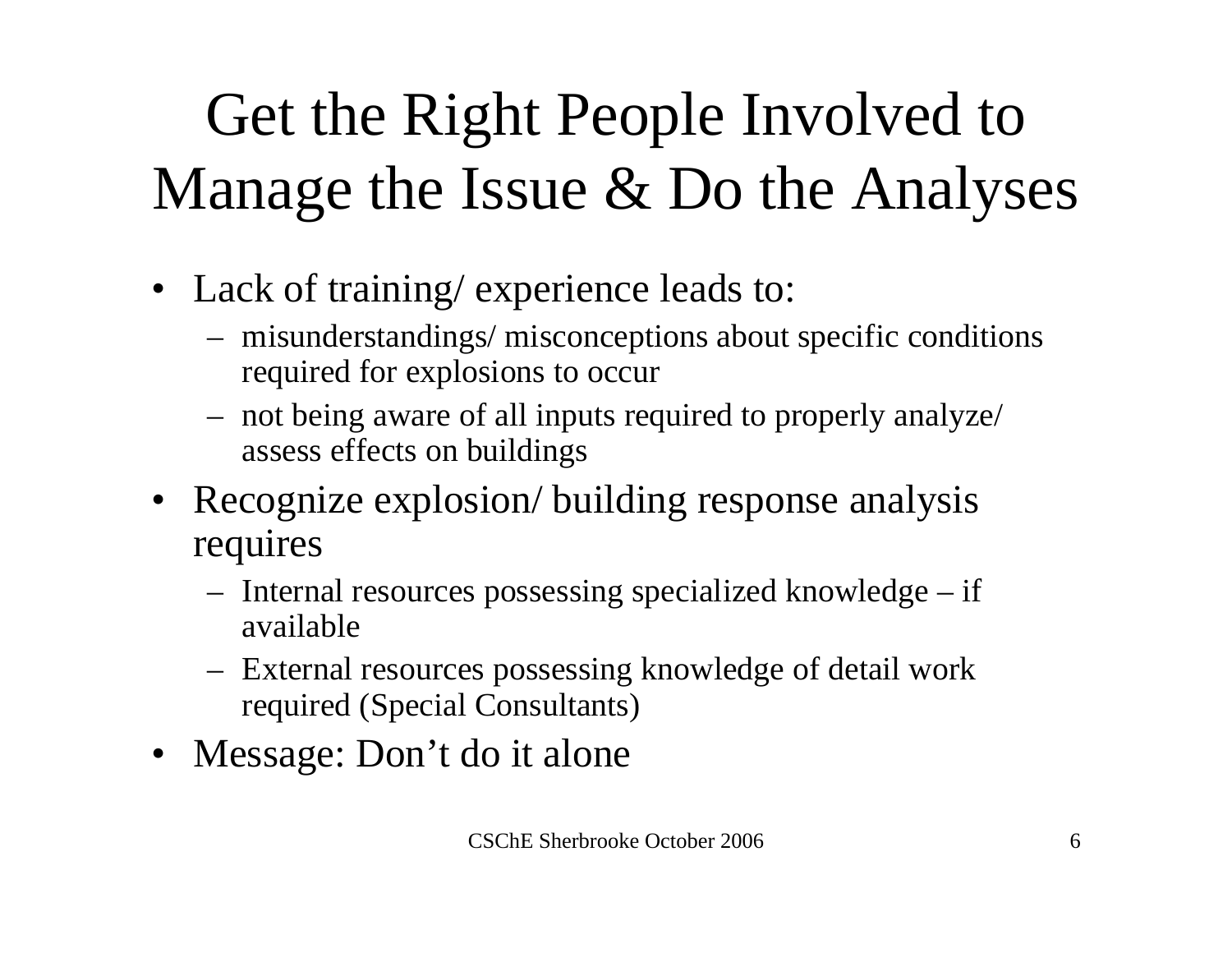# Explosion Analysis Methods Used in NOVA

After initial dispersion modeling…..

(1) Baker-Strehlow Approach

- •Uses Results from Field Research Studies
- (2) Computational Fluid Dynamic (CFD) Finite Element Analysis Approach
	- •Uses fundamental laws of physics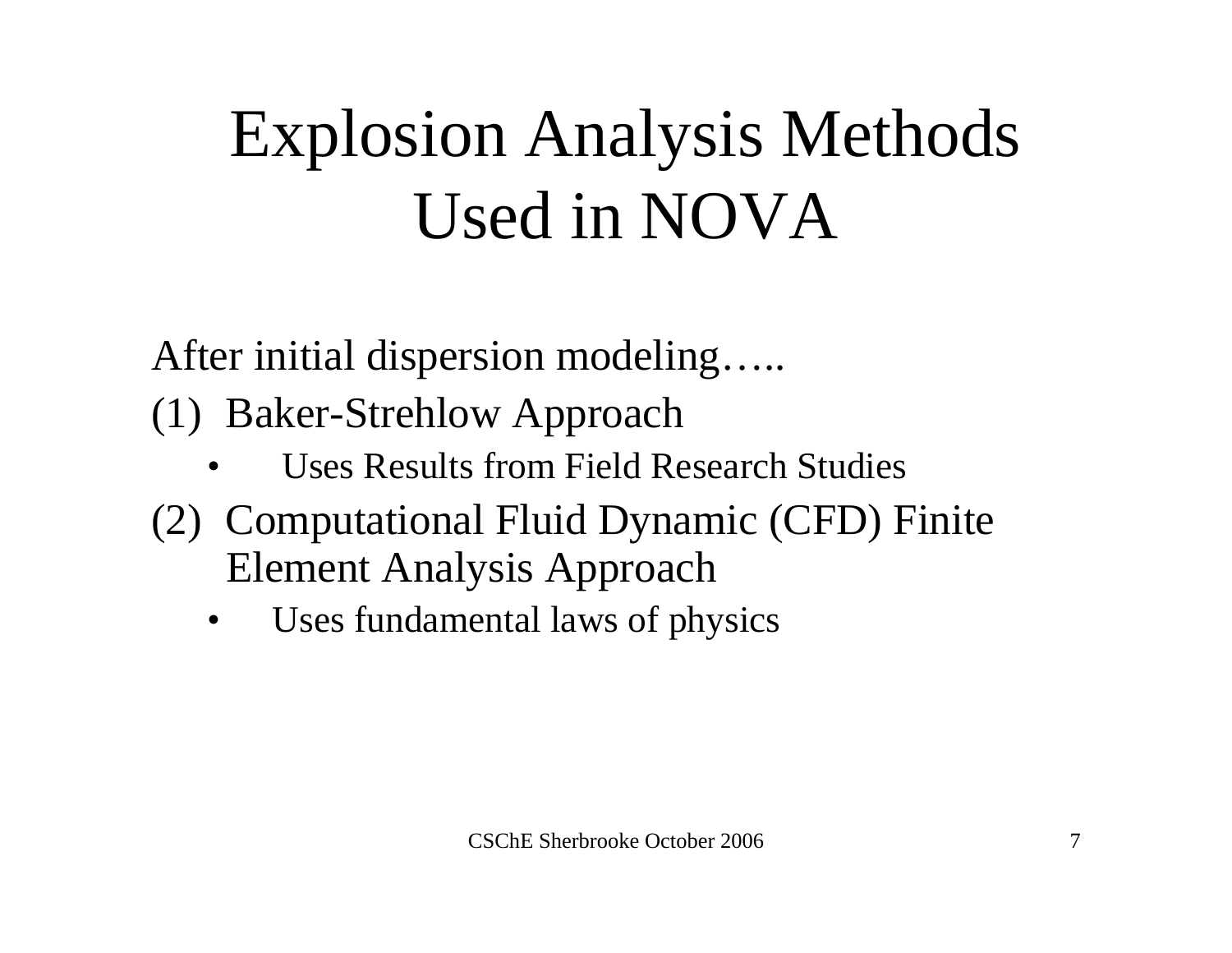# Initial Approach Selection Guide

- Baker-Strehlow
	- Used in NOVA Polystyrene Plants
	- Flammable Chemicals On-Site
		- Low Combustion Reactivity
			- Methane and Carbon Monoxide only
			- No other chemicals
		- Medium Combustion Reactivity
			- **ie, all not included in Low/ High Reactivity Groups**
			- Reference: High Reactivity Chemicals
				- » Hydrogen, Acetylene, Ethylene, Ethylene Oxide, Propylene **Oxide**
	- Less physically complex installations
		- Low congestion; more spread out
		- Few areas of semi-confinement
		- Smaller facilities (less domino escalation concern)
		- Example, plastics manufacturing facilities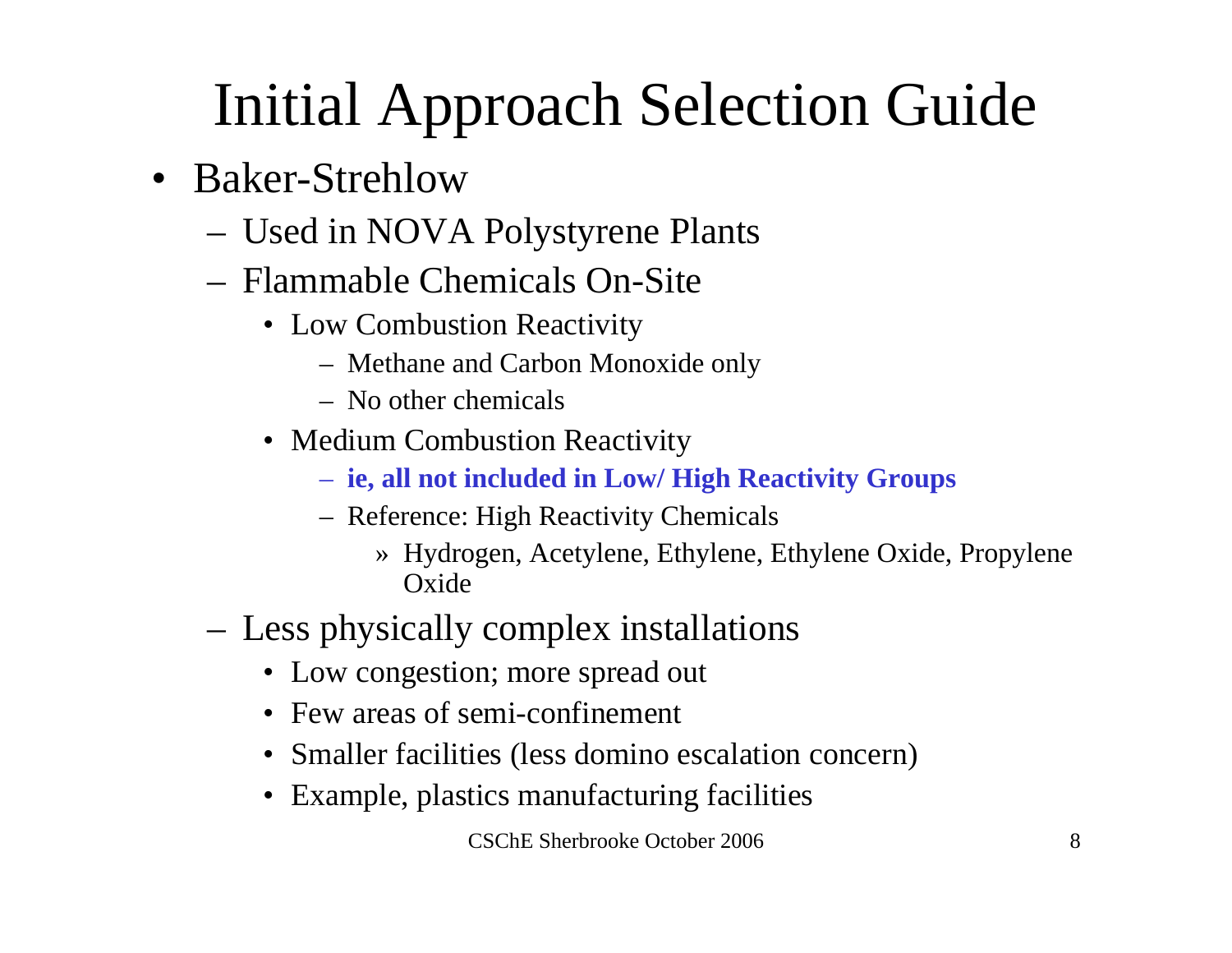### Initial Approach Selection Guide (Cont'd)

#### $\bullet$ CFD

- **More accurate in near field**
- **Has been used in new projects (for dispersion and explosion modeling)**
- **Can provide indication that deflagration to detonation transition is real or not**
- **Flammable Chemicals On-Site**
	- **High Combustion Reactivity**
		- » **Hydrogen, Acetylene, Ethylene, Ethylene Oxide, Propylene Oxide**
- **More physically complex installations**
	- **More congestion; high equipment density throughout layout**
	- **Many areas of semi-confinement**
	- **Larger facilities (appreciable domino escalation concern)**
	- **Example, ethylene manufacturing facilities**
- • **Other Points**
	- **CFD not validated over 4 bar**
	- **Can be leveraged for other needs (eg, adding new process equipment and concerns over domino effect)**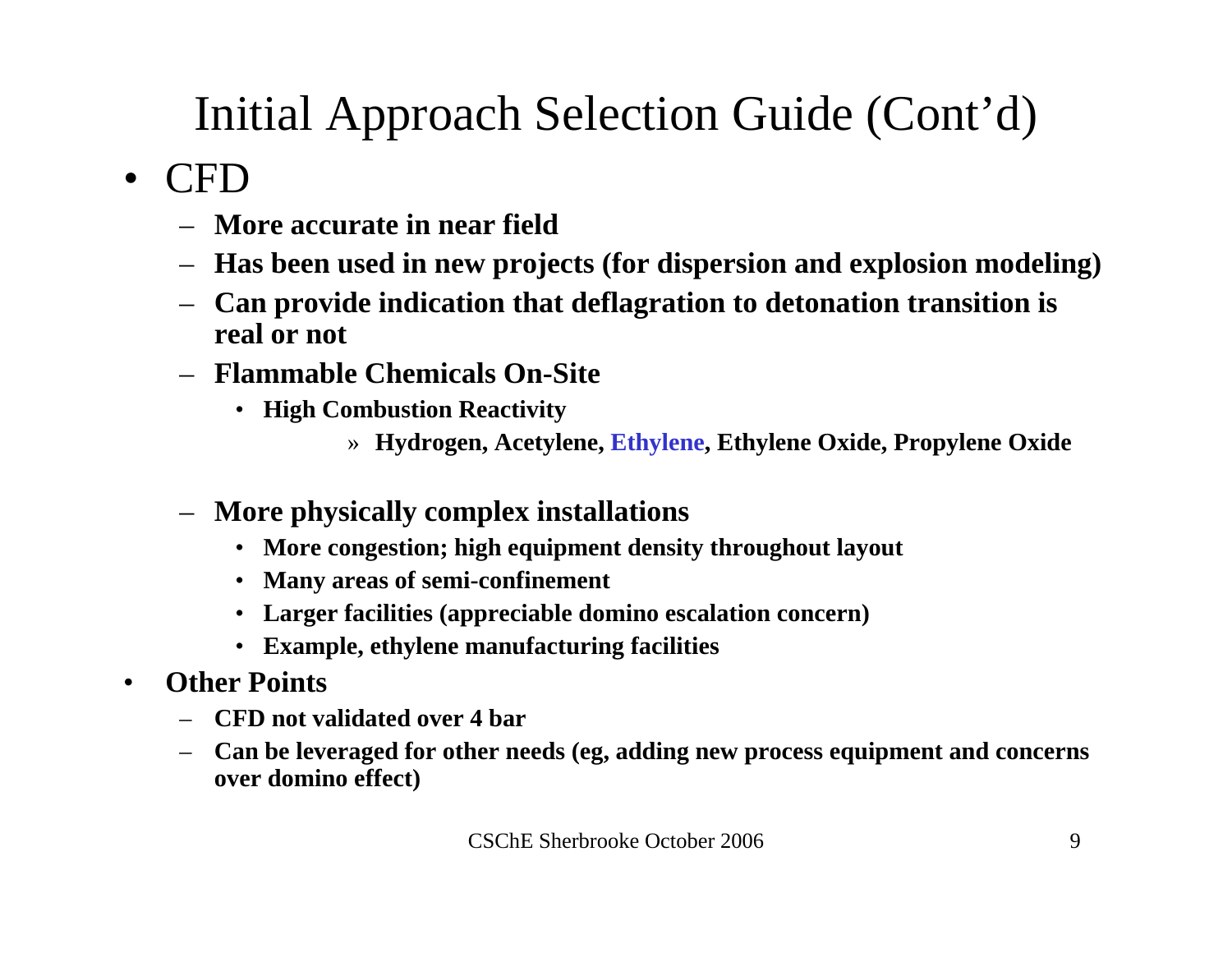# Baker-Strehlow Snap Shots

Identification of Potential Explosion Sites

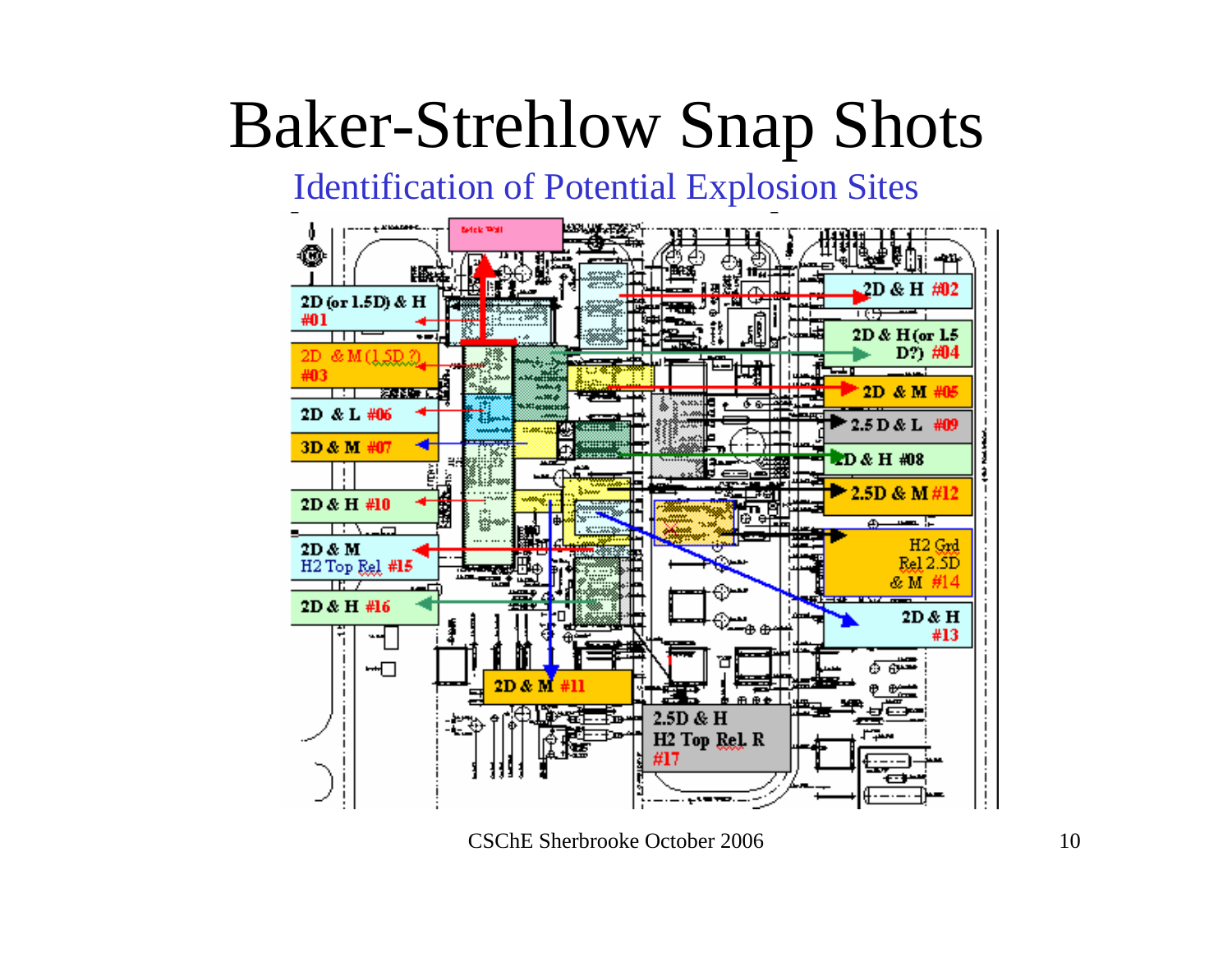### Baker-Strehlow Snap Shots (Cont'd) PES Explosion – Impulse Analysis (Ref: V-Cloud Software By Baker Risk Consultants)

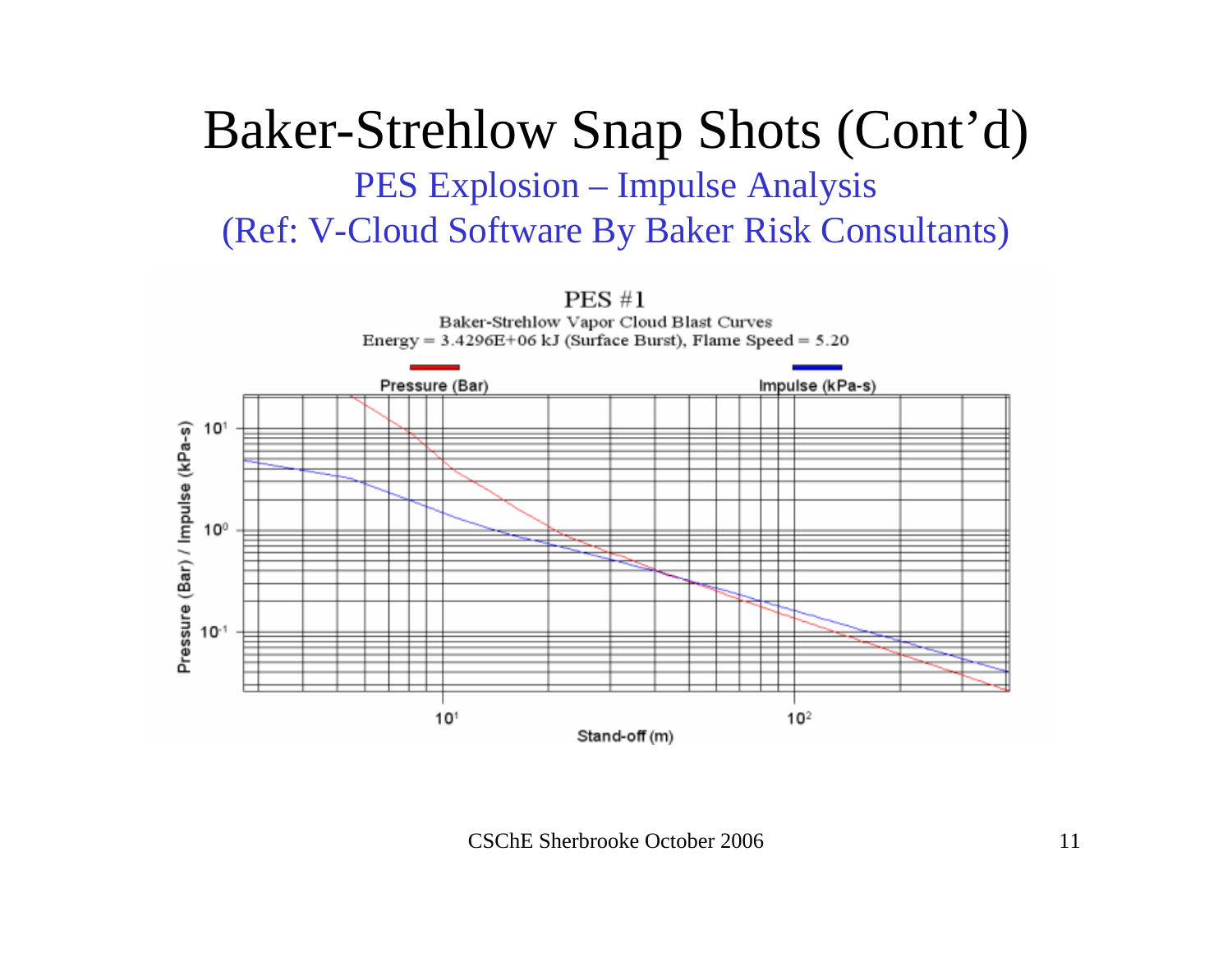### CFD Snap Shots Realistic Dispersion (Ref: GexCon)

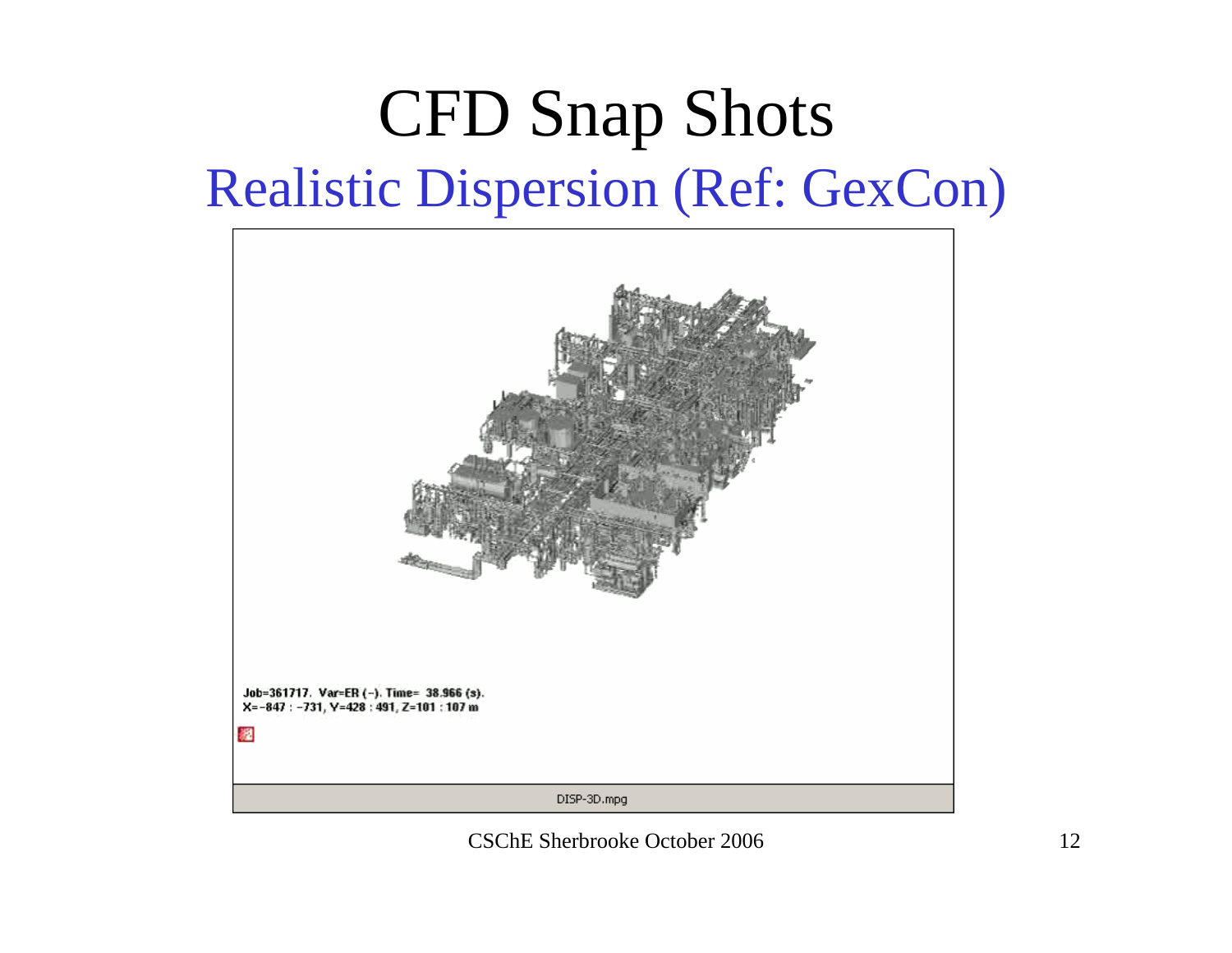# CFD Snap Shots (Cont'd)

#### More Precise Explosion Modeling (Ref: GexCon)

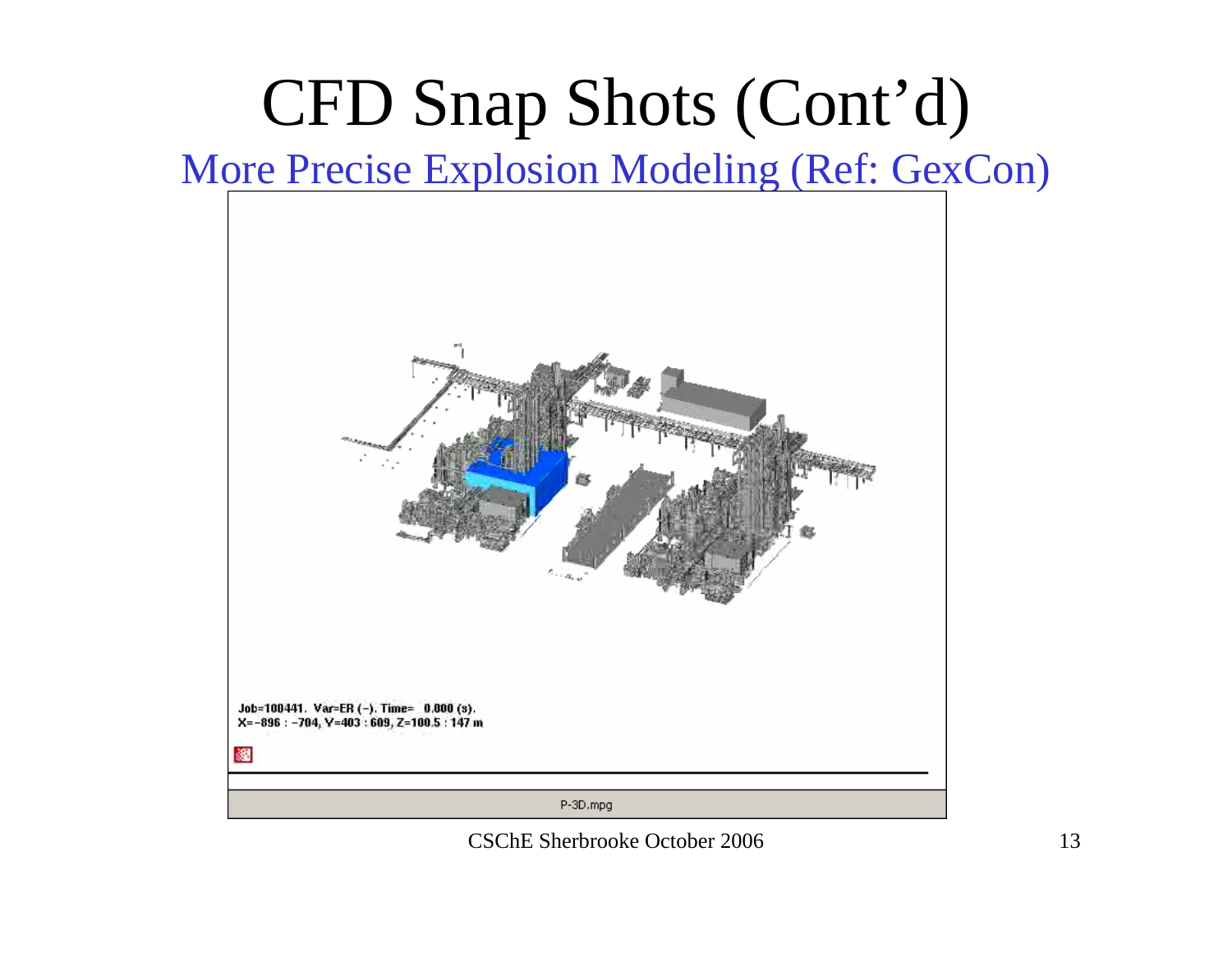### FEA Snap Shot Dynamic Object Response (Ref: GexCon)

OASYS D3PLOT: R201/202\_D202\_I201\_P34B\_SPR\_NL

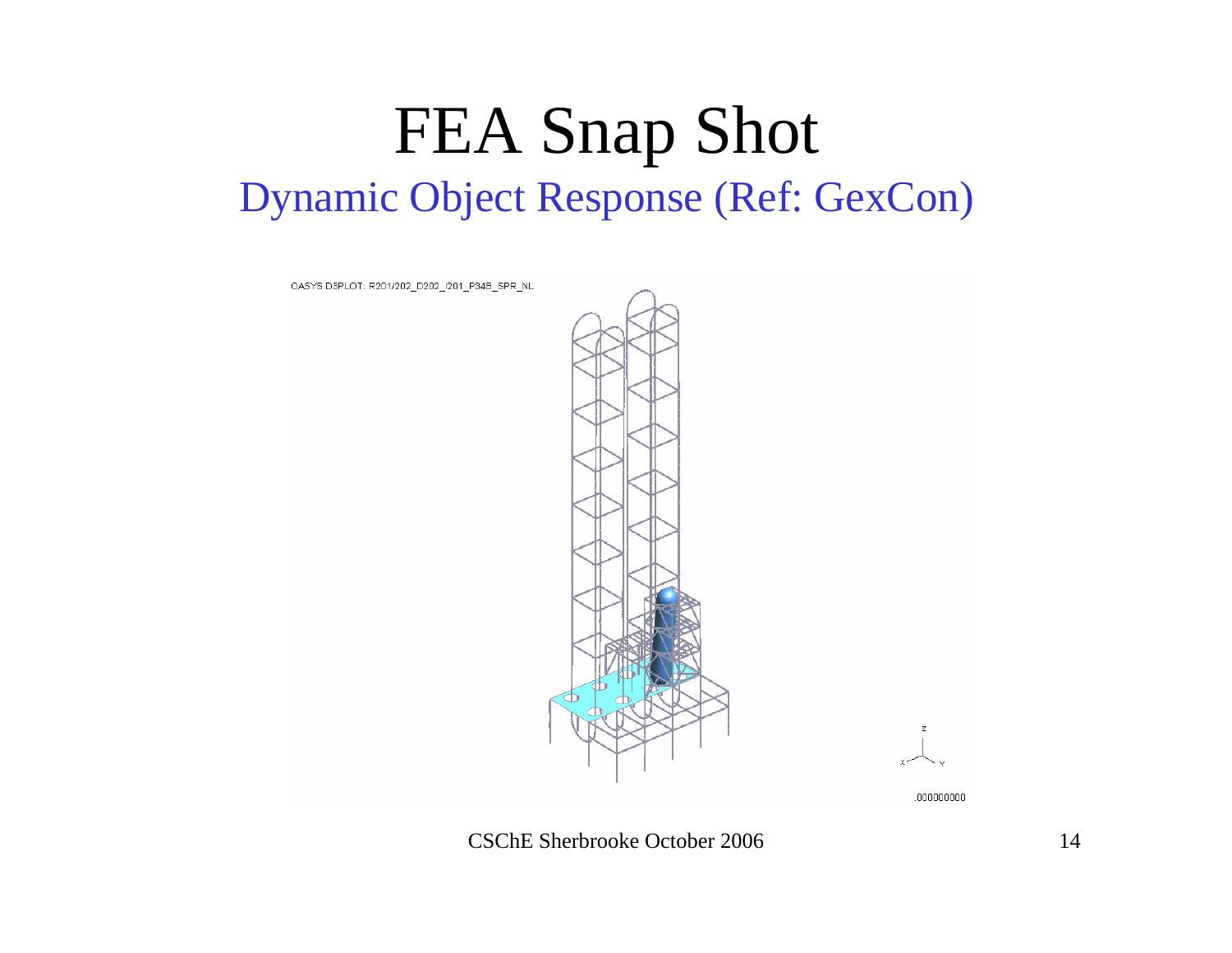# Integrated Analytical Process

- Step 1- Decide on Initial Explosion Approach Baker-Strehlow
	- Input
		- Define Potential Explosion Sites
			- Identify chemical of interest and size of flammable cloud in PES (determines quantity of flammable material)
			- Degree of Confinement (3D, 2.5 D, 2D, 1D)
			- Degree of Obstacle Density (congestion) (High, Med, Low)
	- Analytical work
		- Baker-Strehlow Explosion Analysis for each PES (V-Cloud Software)
	- **Output** 
		- Pressure, Impulse vs. Distance Graph for each PES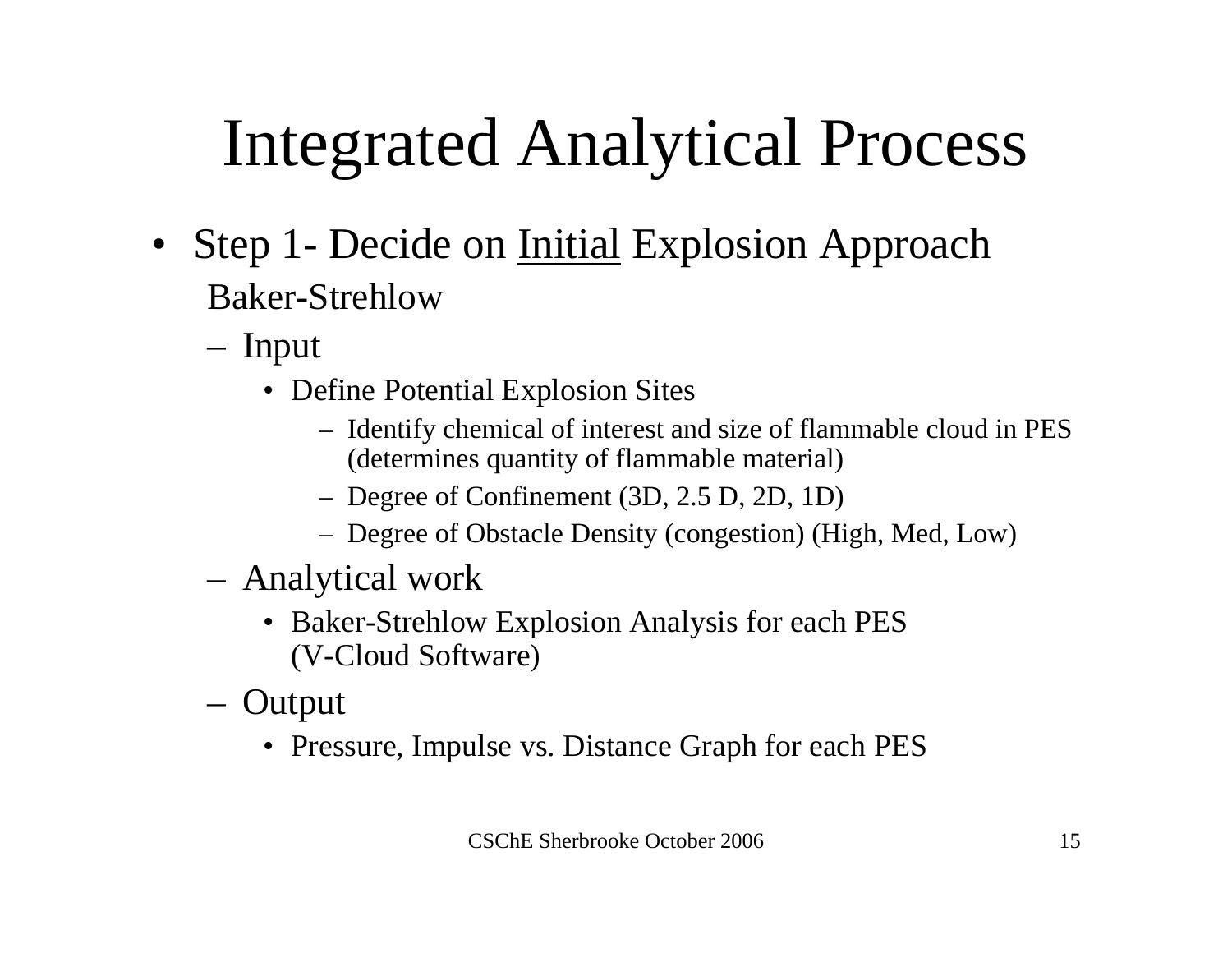### Integrated Analytical Process (Cont'd)

- $\bullet$  Step 1- Decide on Initial Explosion Approach (Cont'd) CFD
	- Inputs
		- 3D CADD for facility (from drawings or laser scanning)
		- Process information (chemical, inventory, conditions, location)
		- Meteorological information
		- Size of finite element
		- Identification of specific scenarios (leak sources, wind effects, ignition sources, etc)
	- Analytical Work
		- Computer calculations solving differential equations for each finite element; integrating results from each finite element.
	- Output
		- Time-based (hence dynamic) simulation of chemical concentration & explosion pressure wave over plant layout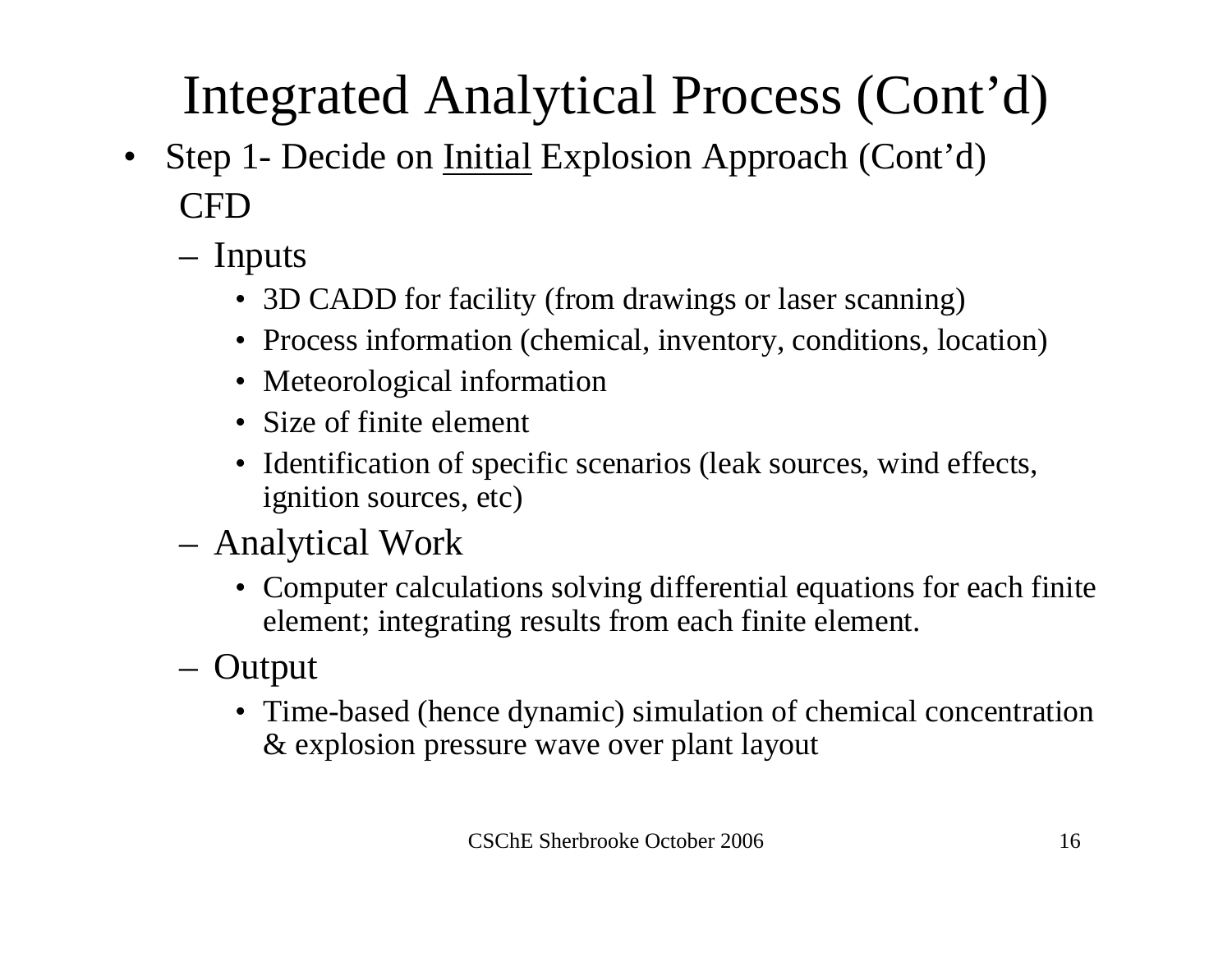Integrated Analytical Process (Cont'd)

• Step 2 – Identify Objects of Interest (eg, Occupied Critical Buildings)



CSChE Sherbrooke October 2006 17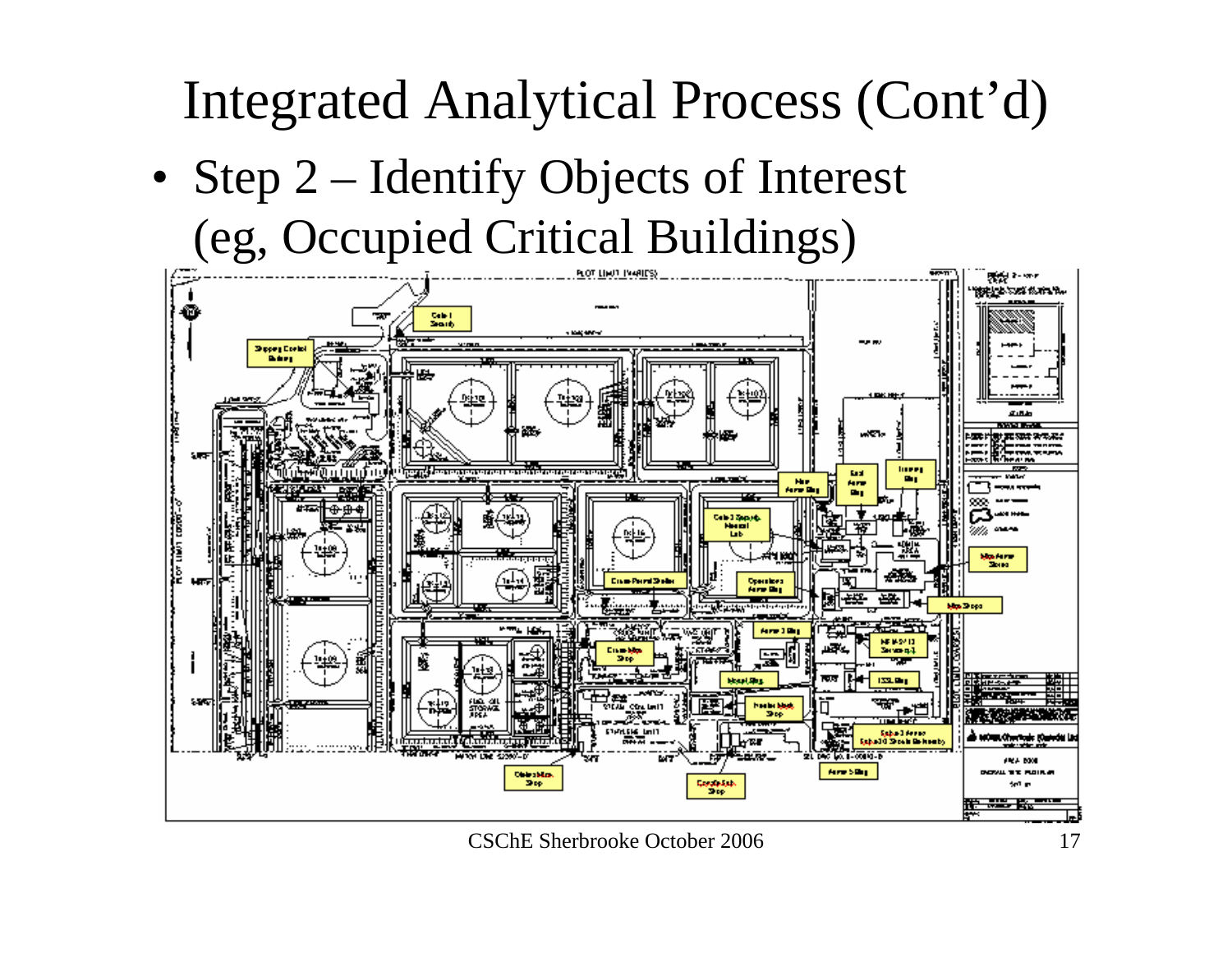### Integrated Analytical Process (Cont'd)

- Step 3 Building Response Analysis
	- **Inputs**
		- Pressure level at building
		- Pressure wave impact angle
		- Impulse magnitude at building
		- Building construction & member connection features/ details
	- **Analytical Work**
		- Dynamic analysis (not static analysis) and expert assessment
		- For Baker-Strehlow Approach can use Baker Risk's Safe Site 3<sup>rd</sup> Generation (SS3G) Software
	- **Outputs**
		- Description of nature and degree of damage
		- Fatality vulnerability (ie, % probability)
		- Identification of additional work required to reach conclusions (next slide)
		- Identification of feasible building protection options (eg, hardening, relocation, explosion risk mitigation)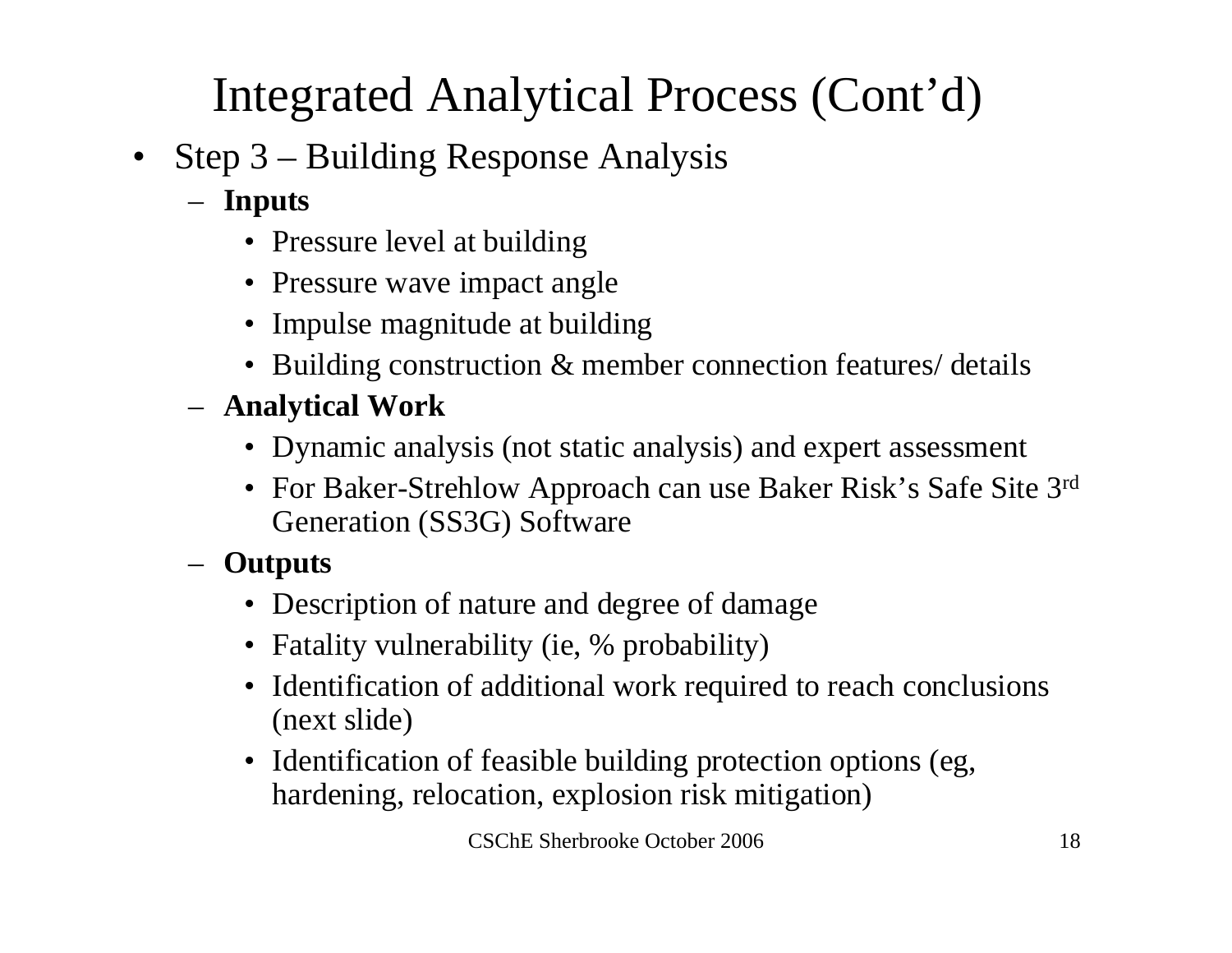### Integrated Analytical Process (Cont'd)

- Possible additional work
	- Potential if use Baker-Strehlow approach
		- Depending on degree of confinement/obstacle density, high reactivity chemicals may need to be further analysed for the deflagration to detonation transition (ie,  $>> 8x$  atm pressure)

ie, CFD analysis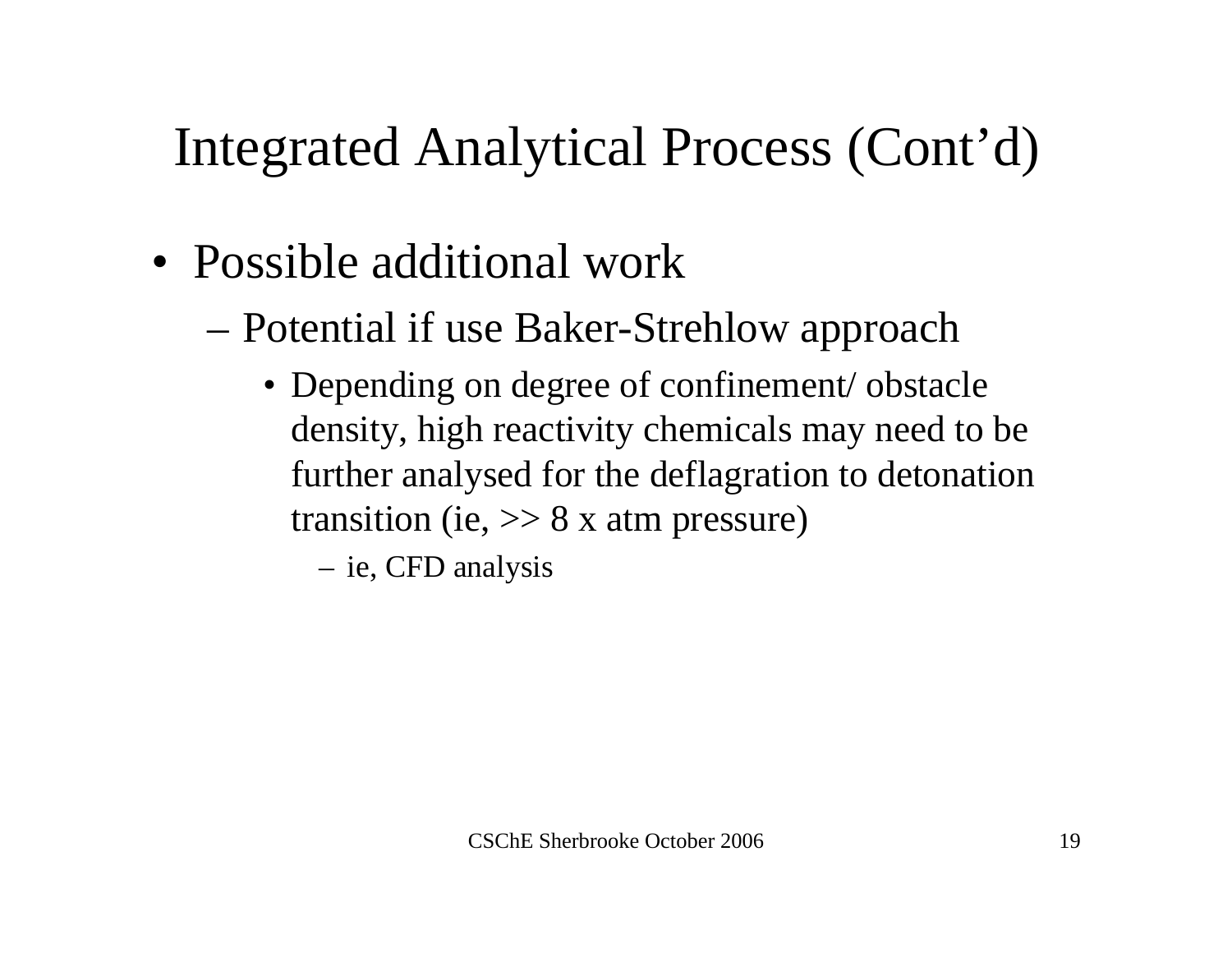### Making Decisions

- $\bullet$  **Before Analysis**
	- **First Level**
		- Management decision to proceed weighing:
			- Level of forecasted expenditure and level of coverage and basis (ie, qualitative acceptance of risk)
- $\bullet$  **After Analysis**
	- **Second Level**
		- Based solely on analytical outputs; ie, extent of potential damage and injuries
		- Likely, if retrofit costs are not too high
	- **Third Level**
		- If required beyond 2nd level due to magnitude of expense involved
		- Quantitative Risk Assessment
			- Based on risk of fatalities
			- Is it acceptable or unacceptable risk (accounts for sensitivity to potential multiple fatalities)
	- **Fourth Level (ultimate, if proceeds beyond 3rd level)**
		- Independent management decision and basis